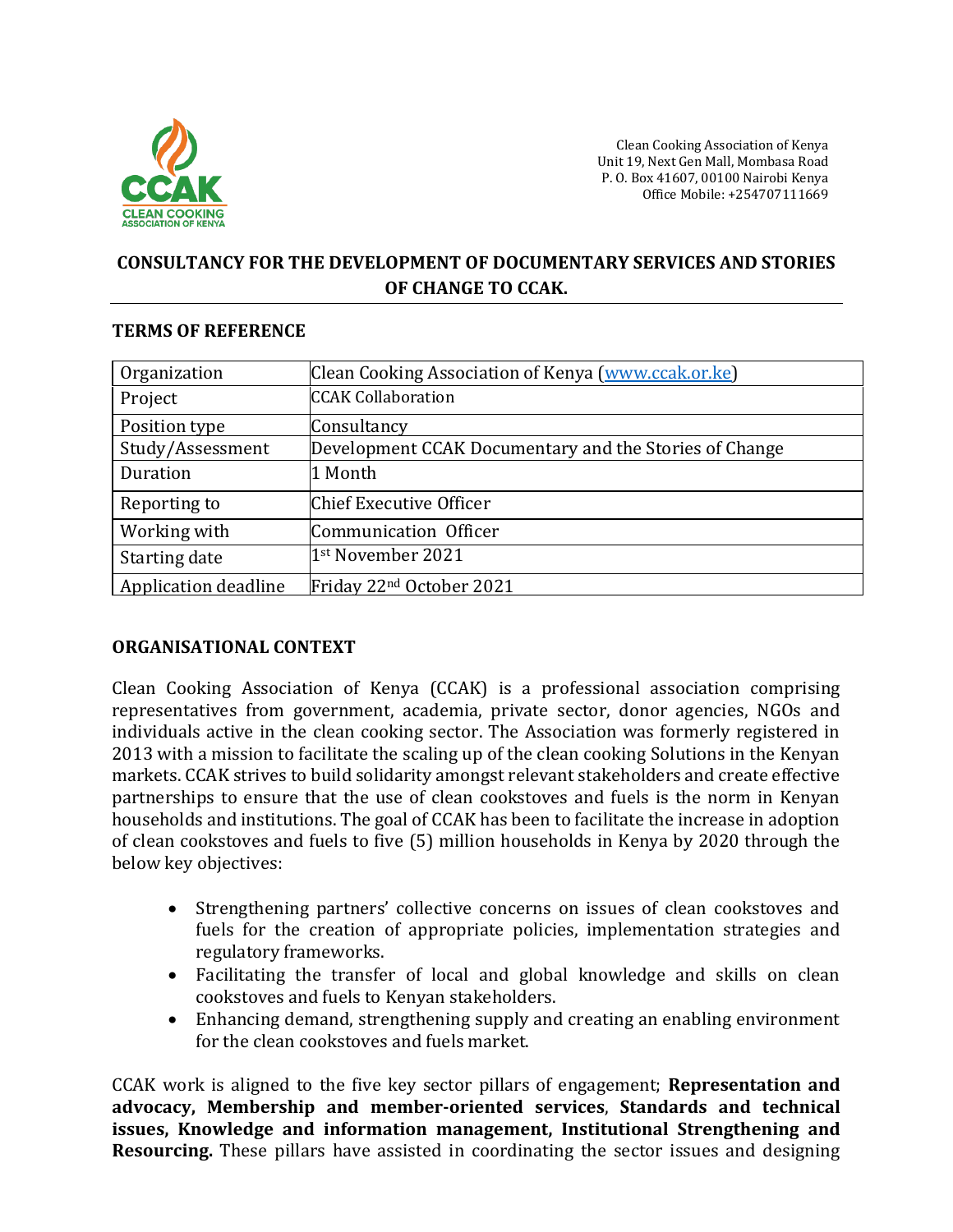appropriate policy, regulations and sector actions to enhance the growth of the sector businesses, through this, CCAK has been recognised as the sector champion influencing a suitable market environment and capacity development of its members and other stakeholders, enabling them to cause universal adoption of clean and efficient cooking solutions in Kenya.

# **1. ABOUT THE CLEAN COOKING WEEK**

CCAK has over the time has continued to support the clean cooking agenda, advocate for the adoption of clean cooking technologies; and create an enabling environment for the clean cooking sector since her interception in 2012. Last year, CCAK was able to hold the first clean cooking week in September 2020 through support by Hivos under the green and inclusive energy programme. The clean cooking week focused on women and clean cooking.

This year, CCAK is organizing for the second Clean Cooking Week with an aim to promote renewable energy especially clean cooking, through awareness creation on clean cooking solutions and advocating for clean cooking agenda consideration at the national and county level. This will involve discussions with sector stakeholders; knowledge sharing, media engagement to create awareness and increase publicity that is geared towards accelerating access to clean cooking by 2028.

The theme for the week is*"Renewing the Clean Cooking Focus- Tapping into the nexus of Clean Cooking Energy Innovation space."*

# **2. OVERVIEW AND OBJECTIVE**

The objective of the project is to produce a 5–10-minute video of Stories of Change and a documentary film on the clean cooking week highlighting best approaches, best practices, achievements and real impacts in the project focal areas.

# **3. SCOPE OF THE ASSIGNMENT (Documentary)**

Under the guidance of the Communication Officer, the consultant will be expected to develop and implement the project as per the below deliverables.

- Develop a narrative concept and scenario for the video documentary;
- Interview selected interviewees for the film who will include actual beneficiaries, government officials, Implementing Partners and key program staff.
- Develop the documentary script and storyboard to be used in the film.
- Perform appropriate video filming and shoot interviews with the project's major stakeholders.
- Produce two short documentaries of 12-15 minutes and summary promotional for 60 seconds long in high definition (HD). The 60 seconds documentary shall be an edited down version of the same footage to spark the viewer's interest to watch the longer version.
- Present a short, precise and informative draft documentary to the CCAK Communications Office for review and validation.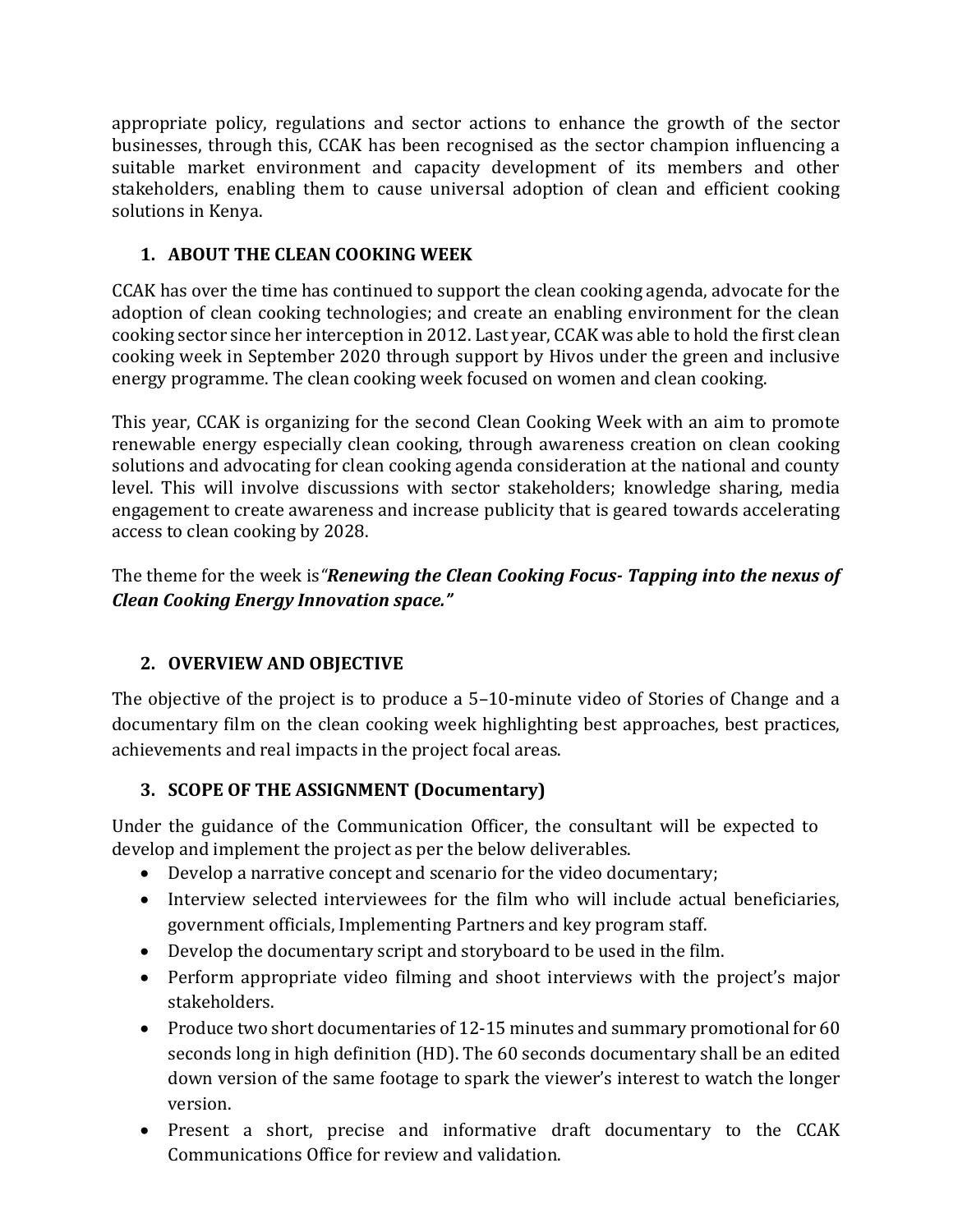• Produce a FINAL documentary film and a promotional short video.

#### **Deliverables**

- Meeting with project partners;
- Submit a draft storyboard and script for the documentary to CCAK for approval before filming;
- Submit a final storyboard and script after integrating CCAK input;
- A draft documentary presented to CCAK for review and comments;
- Present the complete documentary versions, and hand over at least 10 master copies on flash disk format and 2 copies of raw footage.
- The complete documentaries should include a short promotional version (60 seconds) and a 12-15 minute longer version.
- The final production quality of the video shall be approved by CCAK before multiple productions.

#### **4. SCOPE OF THE ASSIGNMENT/ DELIVERABLES (Stories of Change)**

Under the guidance of the Communication Officer, the consultant will be expected to develop and implement the project as per the below deliverables.

- Develop the stories of change video's overall concept and work-plan based on the above-mentioned assignment objectives, inclusive of gender sensitivity dimensions.
- Develop the script and submit for approval by CCAK before production.
- Secure voice-recording, music selection with any necessary permissions, scene and graphic development and draft layout of each of the animated videos.
- Present draft edited videos developed without subtitles to the CCAK team for review and revise the materials accordingly, based on the feedback received.
- Finalize the stories of change as according to the feedback provided CCAK
- Develop the written copy of the stories of change in print copy also for final review.
- Create promotional material (electronic flyer design, graphics, video teasers, etc) to endorse the release of each of the videos and overall series.
- Finalise and submit final Witten and video (with English subtitles) format of the stories and associated promotional material in appropriate electronic file formats i.e. acceptable for social media (Facebook, Instagram, YouTube) as well as possible television and cinema screens.
- Submit an assignment completion report.

# **5. TIMELINE**

The consultant is expected to produce all deliverables inclusive of several rounds of feedback (to the extent that it is needed). The contract will run from **1st to 30th November 2021.**